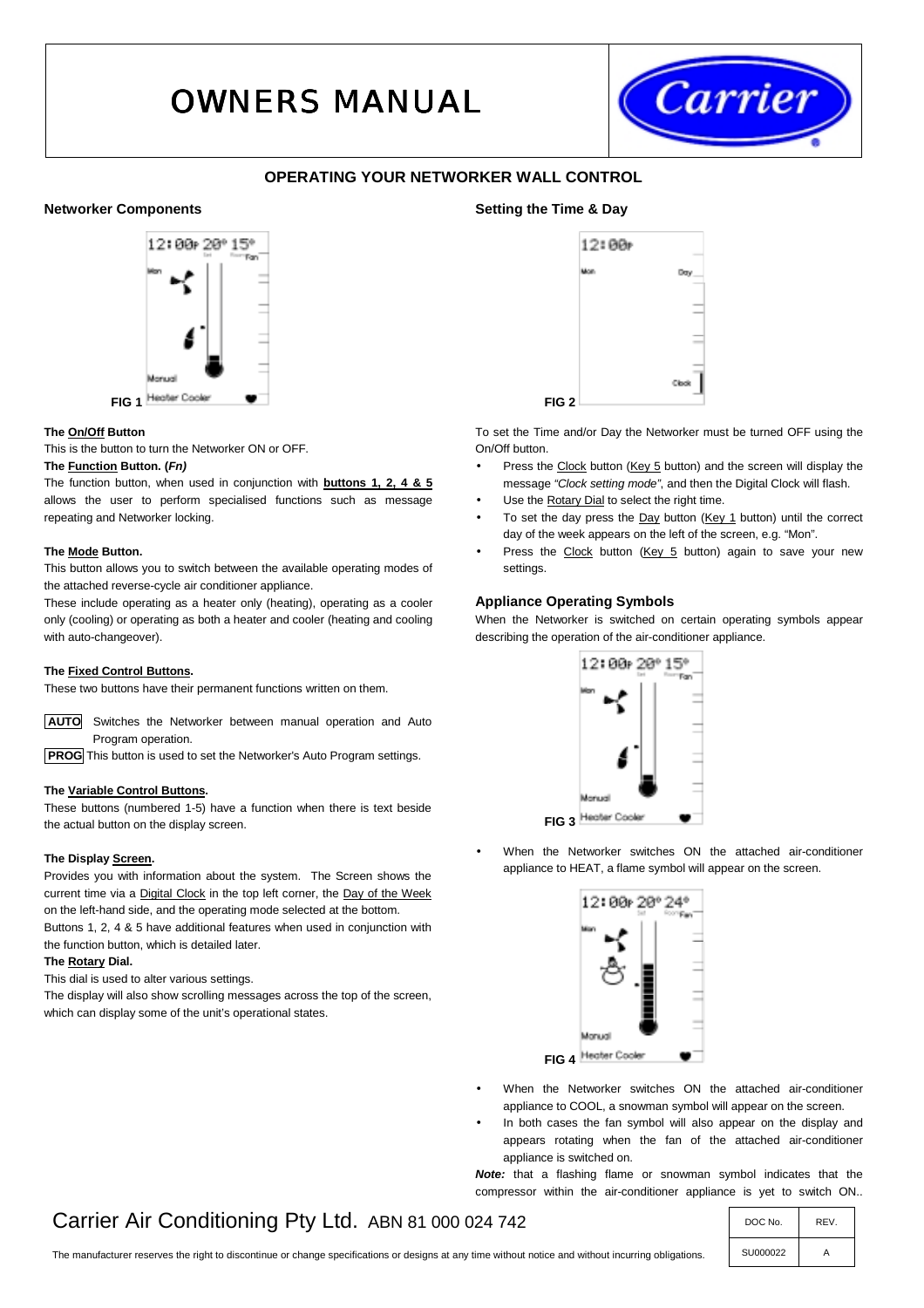*Note:* that a flashing fan symbol indicates that the fan within the airconditioner appliance is yet to switch ON.

### **General Operating Symbols**



- The thermometer on the display registers the current room temperature with the small marker beside it indicating the temperature that the heating/cooling system is currently set to maintain.
- The bar adjacent to the Key 1 button is displayed when continuous fan operation has been enabled using the Key 1 button.
- The Econ symbol is displayed when economy operation has been enabled using the combination of the **Function** button immediately followed by the Key 4 button

*Note:* that the actual room temperature appears in the top right of the display screen.

**Note:** that "continuous" fan operation results in the fan being switched on all the time to allow continuous circulation of air.

*Note:* that the economy operation is only available for reverse-cycle airconditioning systems.

#### **Manual Operation**



- Turn the Networker ON and press the Auto button until 'Manual' appears near the bottom left-hand corner of the screen. The Set Temperature will now appear at the top of the screen with the current room temperature still visible in the top right of the screen.
- The Set Temperature is the temperature the air-conditioning system is set to maintain. To alter it use the Rotary Dial to select the temperature required.
- Fan operation can be toggled between automatic and continuous operation using the Key 1 button.
- Where applicable, economy operation can be toggled on and off using the combination of the **Function** button followed by the Key 4 button.

Where applicable the mode of operation can be cycled between heat

only, cool only and heating/cooling operation using the Mode button. *Note:* that the Networker limits the **Set Temperature** to a maximum of 30°C and a minimum of 8°C. If the minimum is exceeded the air-conditioning system is switched off and the Set Temperature indicated as '—'. *Note:* that the Networker remembers your last settings, and goes back to

them the next time you select manual operation.

### **Auto Program Operation**



In Auto Program mode the Networker allows you to preset your airconditioner to switch ON or OFF when you wake, leave, return and just before you sleep. Settings that can be defined include:

- The start time for the period.
- The set temperature to be maintained.
- Automatic or continuous fan operation.
- The Mode of operation (where applicable).
- Economy operation (where applicable).

In Auto Program mode the Networker has a pre-set Auto-Program for the entire week the settings of which are defined in the table below.

# **Beginning Auto Program Operation**

If the pre-set Auto-Program settings suit your lifestyle then all you need to do is run the system in Auto Program mode by following these simple steps:

- Use the On/Off button to turn the Networker ON.
- Use the Auto button until 'Auto Program' appears on the display screen.

# **Temporarily Overriding the Auto-Program Settings**

If these pre-set Auto-Program settings do not suit your lifestyle, you may want to temporarily override them by simply using the Networker as you would under manual operation, namely:

- To alter the Set Temperature use the Rotary Dial to select the temperature required.
- To alter fan operation use the  $Key 1$  button to toggle between automatic and continuous operation.
- To alter the economy setting use the combination of the **Function** button followed by the Key 4 button to toggle the economy operation on and off (where applicable).
- To alter the operating mode use the Mode button to cycle between heat only, cool only and heating/cooling operation (where applicable).

| <b>Period</b> | <b>Description</b>                           | <b>Temperature</b> | Fan         | <b>Economy</b> | <b>Mode</b>      |
|---------------|----------------------------------------------|--------------------|-------------|----------------|------------------|
| Wake          | Define the time and settings to operate your | $20^{\circ}$ C     | <b>AUTO</b> | OFF            | <b>HEAT/COOL</b> |
|               | system before you get up in the morning.     |                    |             |                |                  |
| Leave         | Define the time and settings to operate your | $-$ (OFF)          | AUTO        | OFF            | <b>HEAT/COOL</b> |
|               | system when you have left for the day.       |                    |             |                |                  |
| Return        | Define the time and settings to operate your | $20^{\circ}$ C     | AUTO        | OFF            | <b>HEAT/COOL</b> |
|               | system just before you get home.             |                    |             |                |                  |
| Sleep         | Define the time and settings to operate your | $-$ (OFF)          | AUTO        | OFF            | <b>HEAT/COOL</b> |
|               | system at night.                             |                    |             |                |                  |

The manufacturer reserves the right to discontinue or change specifications or designs at any time without notice and without incurring obligations.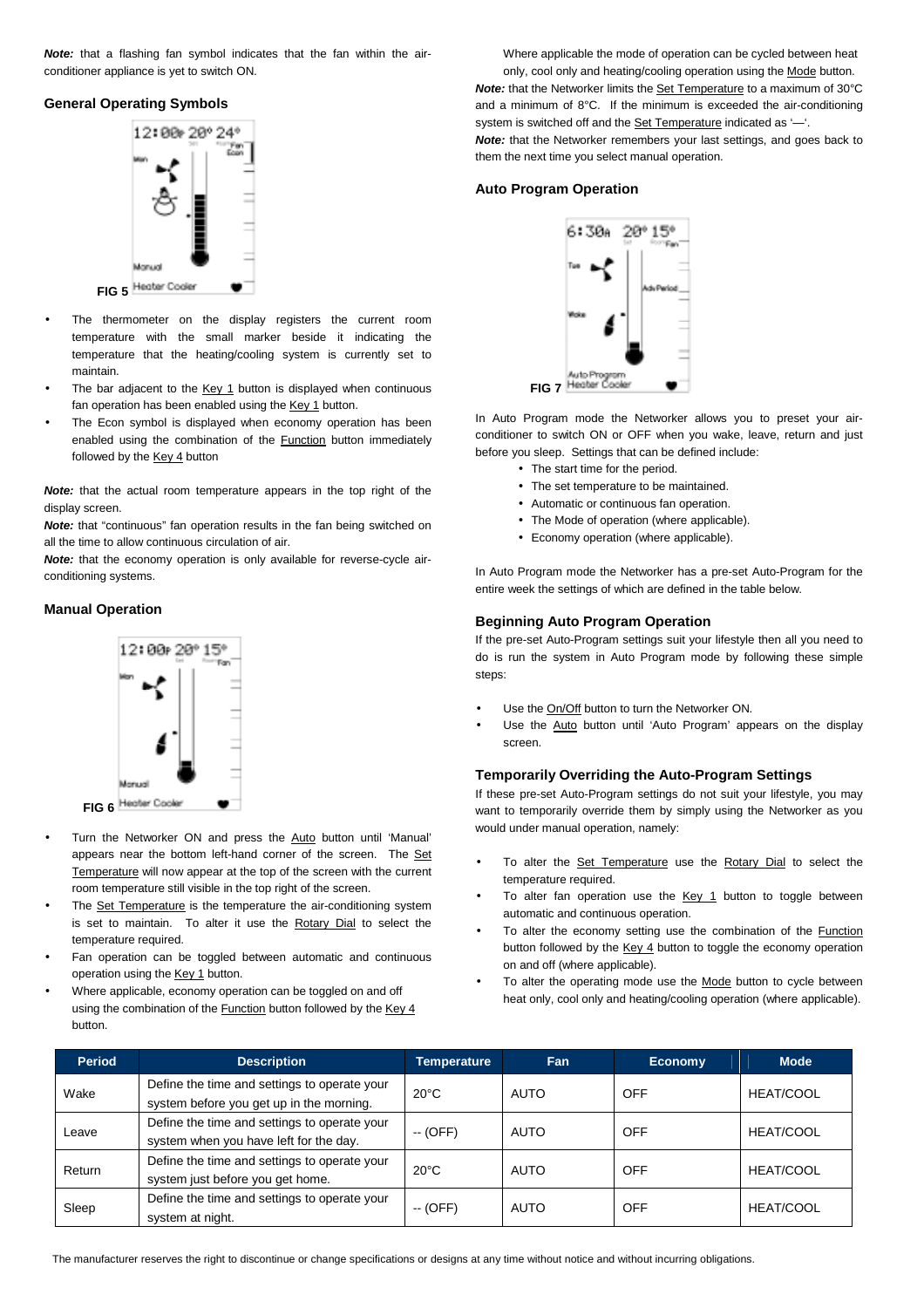The word 'Temporary' will flash at the bottom of the display screen until the current period ends.

The 'Advance Period' button (Key 2 button) has now become the 'Cancel' button. This button can be used to return the Networker to the settings defined for the current time period

*Note:* that the Networker will revert to the settings defined for the next period after the current period ends.

### **Advancing Time Period**



If the settings defined by the current time period do not suit your lifestyle, you may want to use the settings defined by the next time period. In this case the 'Advance Period' button (Key 2 button) can be used to operate the system using the settings defined by the next time period.

The word 'Temporary' will flash at the bottom of the display screen along with the time period advanced to being displayed until the current time period ends.

The 'Advance Period' button (Key 2 button) has now become the 'Cancel' button. This button can be used to return the Networker to the settings defined for the current time period

# **Permanently Changing the Auto-Program Settings**



If your lifestyle doesn't match the pre-set Auto-Program you can change the settings to your requirements by pressing the Prog button. After this is done the words 'Auto Program' are flashed on the display screen to indicate that the Auto-Program settings can be altered.

When changing the settings the Networker combines all the weekdays into one block and both days of the weekend into another block, which are listed on the left – hand side of the screen. To toggle the block that you want to change the settings for press the Day button (Key 1 button).

To select the time period you want to change press the Period button (Key 2 button) until the required time period is displayed.

**The combination of the Function button followed by the Key 1 button toggles the operation of the Key 1 button between selecting:** 

- The required block of days to program, and
- Automatic or continuous fan operation.

*Note:* that when selecting automatic or continuous fan operation ensure that the word 'Fan' is next to the Key 1 button.

The 'Time/Temp°' button can be used to toggle the actual setting the Rotary Dial alters, namely the time period Set Time or Set Temperature. The setting that is flashing is the one that can be altered by the Rotary Dial.



With the block of days and time period to program selected you can now program the actual settings, namely:

- To alter the Set Time use the Rotary Dial to select the time required when the Set Time is flashing.
- To alter the Set Temperature use the Rotary Dial to select the temperature required when the Set Temperature is flashing.
- To alter fan operation use the Key 1 button to toggle between automatic and continuous operation when the 'Fan' word is displayed.
- To alter the economy setting use the combination of the Function button immediately followed by the Key 4 button to toggle the economy operation on and off (where applicable).
- To alter the operating mode use the Mode button to cycle between heat only, cool only and heating/cooling operation (where applicable).
- Once all settings have been defined save the new settings by pressing the Prog button.

*Note:* that selecting a **Set Temperature** of (--) will turn the air-conditioner OFF for that time period.

# **Operating the Fan Only**



To simply circulate the air in the house, the fan can be made to run continuously.

With the Networker switched OFF press the **Fan button** (Key 1 button). After s small delay a small rotating fan symbol will appear and air should begin circulating within the ductwork of your system.

To switch the fan OFF simply press the Fan button (Key 1 button).

#### **Coded Messages**



While the Networker is operating your system, it is also monitoring and controlling every aspect of the system's performance.

The manufacturer reserves the right to discontinue or change specifications or designs at any time without notice and without incurring obligations.